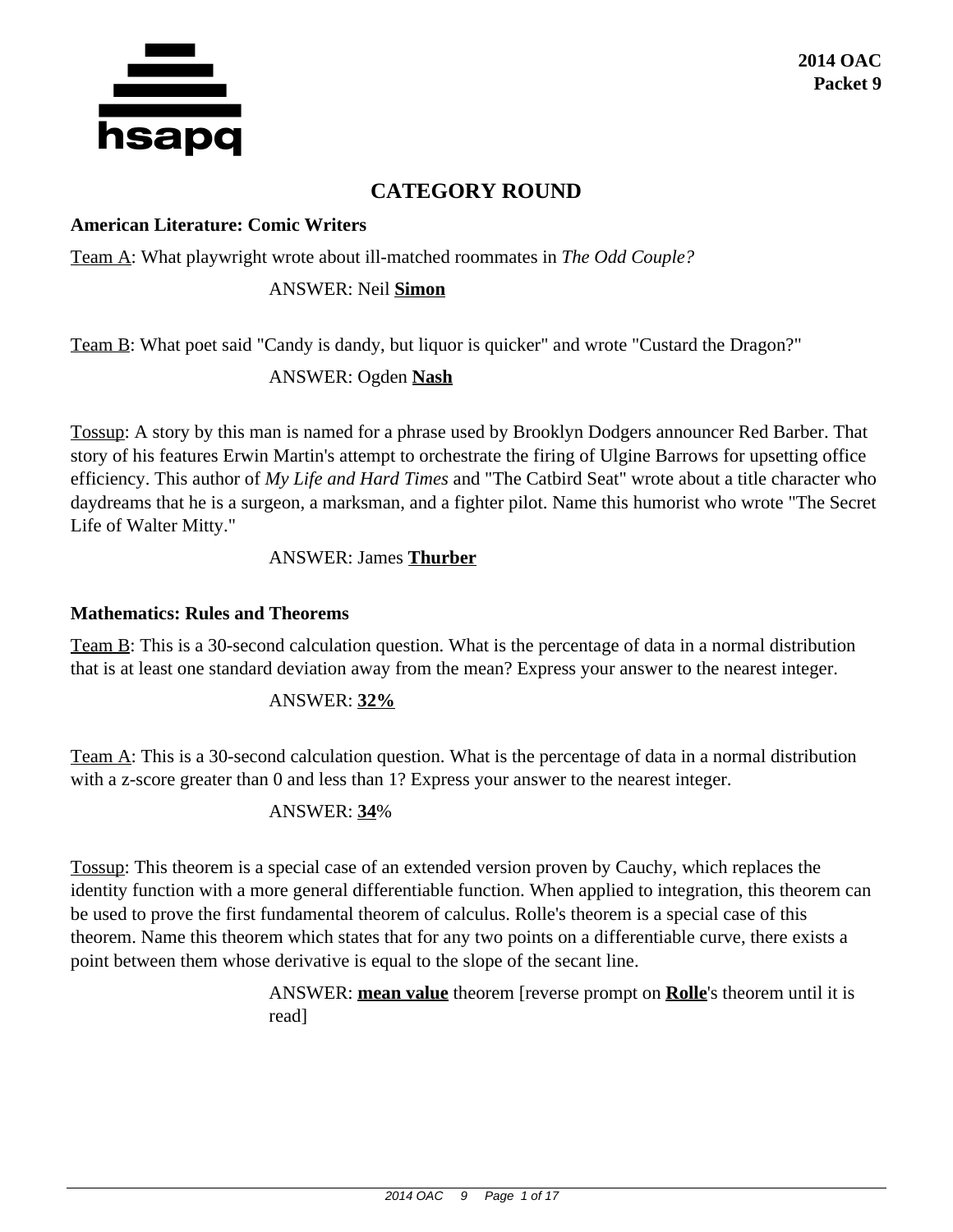#### **World History: Colonialism**

Team A: What European country departed its largest colony in 1947, an event marked by the "Tryst With Destiny" speech?

## ANSWER: the **United Kingdom** [or **Great Britain**; or **Britain**; or **England**; or the **UK**]

Team B: What country lost its colony of Mozambique along with the Carnation Revolution?

### ANSWER: **Portugal**

Tossup: This leader described Vietnam as "the rotten country" and started a boycott of the European Economic Community that led to the Empty Chair Crisis. He pulled his country out of NATO in 1966, four years after he escaped an assassination attempt engineered by the Secret Army Organization. His presidency was weakened by a series of protests in May of 1968. This leader's government signed the Evian Accords to grant Algeria independence. Name this first president of France's Fifth Republic, who led the Free French forces during World War II.

ANSWER: Charles Andre Joseph Marie **de Gaulle**

### **Fine Arts: Italian Artists**

Team B: Name the Italian painter who's better known for his series of biographies, the *Lives of the Artists.*

#### ANSWER: Giorgio **Vasari**

Team A: Name the Baroque painter of *The Seven Works of Mercy* and a five-person *Entombment of Christ* that appears to be taking place on an elevated slab.

ANSWER: Michelangelo Merisi o Amerighi da **Caravaggio**

Tossup: This artist faced a roadblock when the pope forbade him from dissecting cadavers. This artist painted a mistress of Ludovico Sforza holding a stoat in *Lady with an Ermine*. He drew an image of a man superimposed over an image of the same man with arms and legs in different positions in his sketch of the *Vitruvian Man*. One of his portraits, also known as *La Gioconda*, depicts a woman with a famously enigmatic smile. Name this Renaissance artist and inventor, who painted *The Last Supper* and the *Mona Lisa*.

ANSWER: Leonardo **da Vinci** [ or **Leonardo** da Vinci]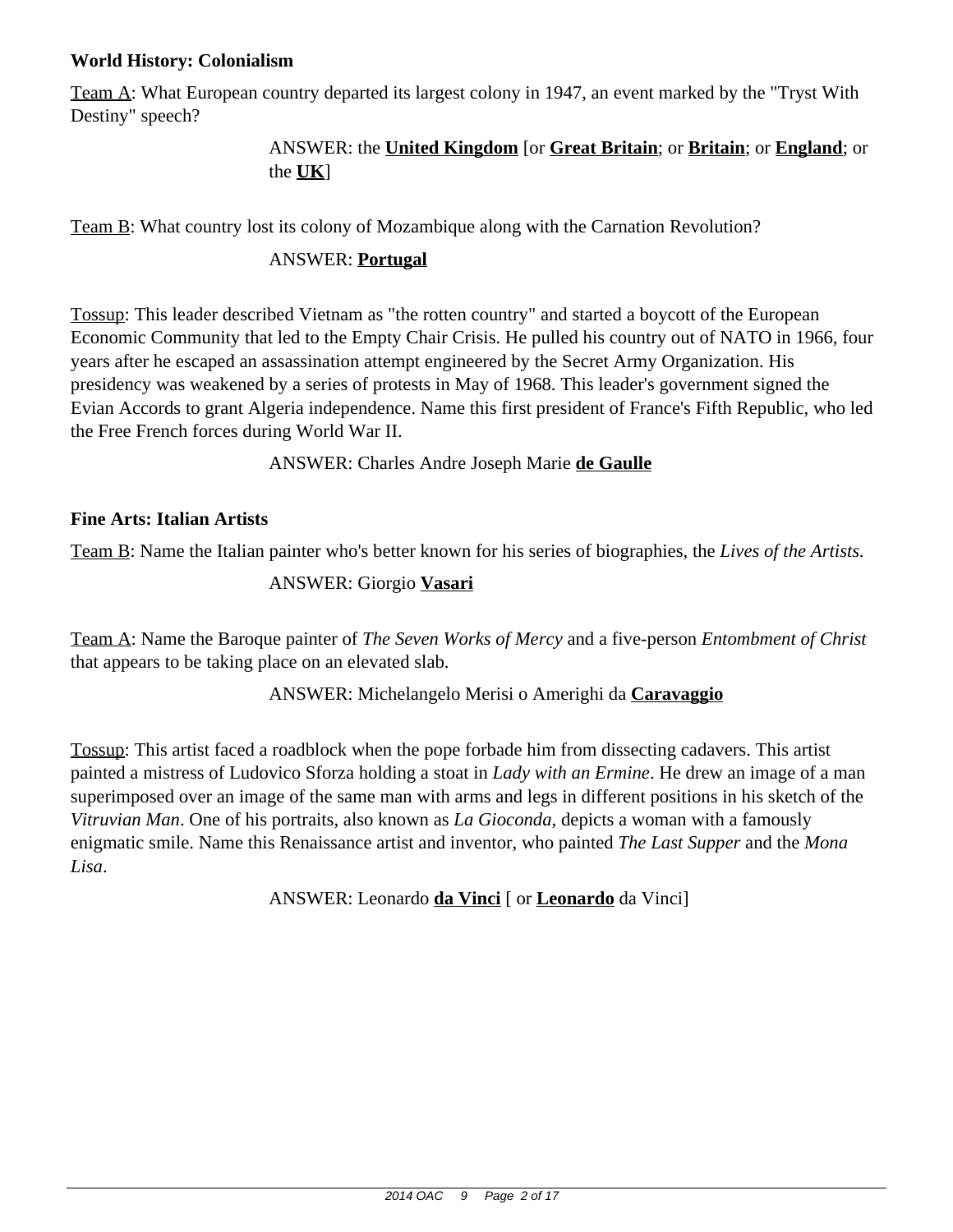#### **Life Sciences: Biological Elements**

Team A: What metal is found in the active site of hemoglobin, and can bind to oxygen reversibly?

ANSWER: **iron** [or **Fe**]

Team B: What metal's plus-2 cation, stored in cells's sarcoplasmic reticulum, is used as a secondary messenger to signal muscle contractions?

## ANSWER: **calcium** [or **Ca**2+]

Tossup: Although not carbon, the ring in the structure of lipoic acid contains two atoms of this element bonded to each other. Aconitase is an example of an enzyme in which atoms of this element form complexes with iron. The tertiary structure of proteins is helped in part by bonds between two atoms of this element, which is found in the amino acids methionine and cysteine. Anaerobic respiration in some bacteria releases a rotten-smelling molecule comprised of an atom of this element bonded to two hydrogens. Name this element with atomic symbol S.

ANSWER: **sulfur** [or **S** until it is read]

# **World Literature: Foreign Languages**

Team B: What was the language used by authors such as Isak Dinesen and Henrik Pontoppidan?

# ANSWER: **Danish** [or **Dansk**]

Team A: What genre of poetry is used in the collection *The Seashell Game?*

# ANSWER: **haiku**

Tossup: In a novel written in this language, the dog Karenin dies of cancer while Tomas cheats on Sabina with Tereza. That novel written in this language is *The Unbearable Lightness of Being.* A play written in this language describes Hugo Pludek's rise to the head of the Liquidation Office. That play in this language was written by a prominent politician and is titled *The Garden Party.* Name this language used by Vaclav Havel and Milan Kundera, who set many of their writings in Prague.

> ANSWER: **Czech** language [or **Bohemian**; do not accept "Slovak" or "Czechoslovakian"]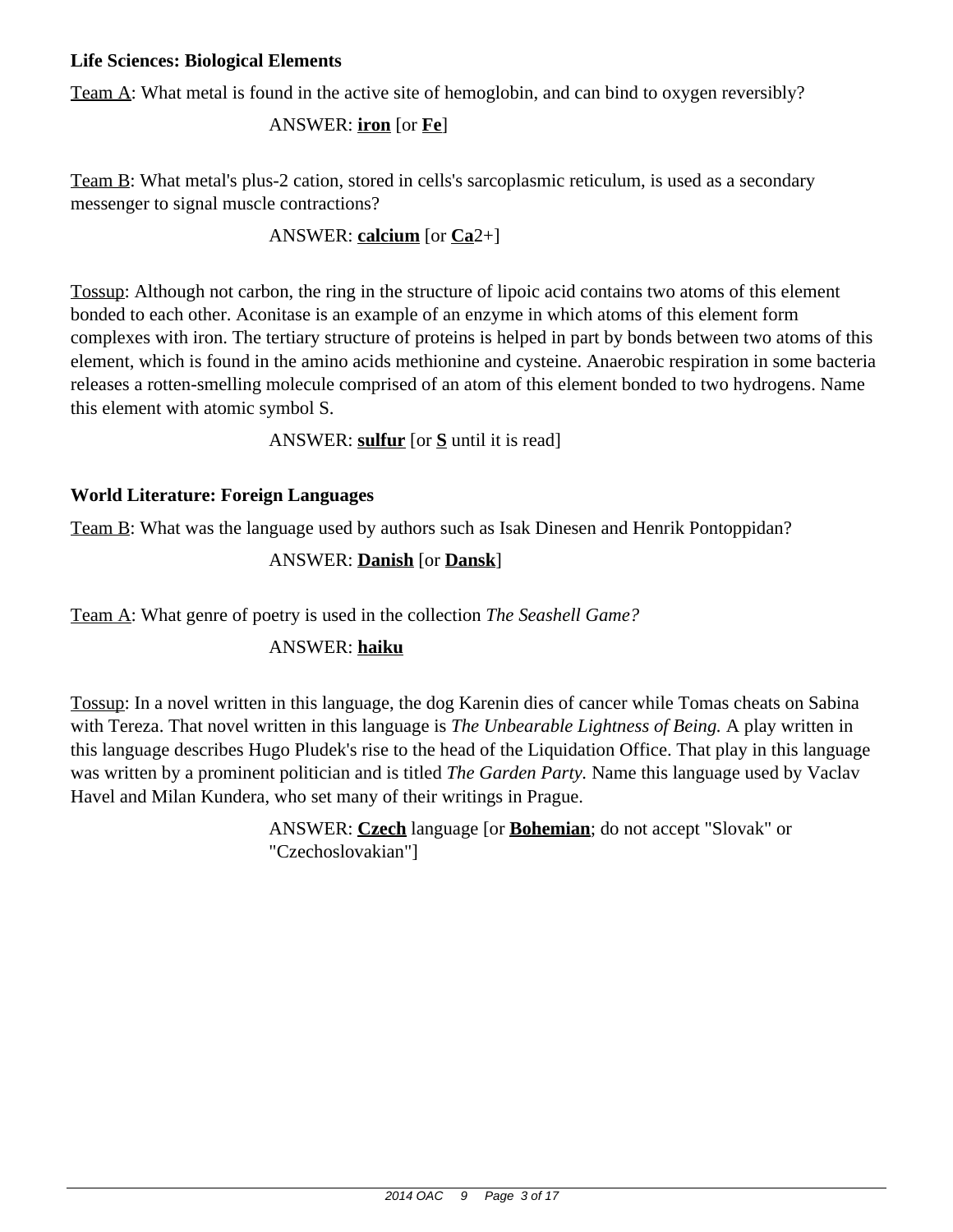#### **US Government/Economics: Effects**

Team A: The "sow's ear effect" restrains countries with problems in what macroeconomic phenomenon, which is also the active factor in Say's Law and the namesake of a 1980s economic policy?

## ANSWER: **supply** [or the **supply** side, etc.]

Team B: What is name of the ratio of change in national income to the causative change in autonomous spending, an effect that measures the effectiveness of fiscal policy in Keynesian economics?

#### ANSWER: fiscal **multiplier** effect

Tossup: A Giffen good can arise when this effect's counterpart is significantly stronger than this effect, allowing the good to have an upward-sloping demand curve. This effect occurs when two goods have a positive cross elasticity of demand. This effect applies to goods like margarine and butter, or hot dogs and hamburgers, that are easily replaced by one another. Name this effect in which a buyer's relative demand for two goods changes with a change in their relative prices, often paired with the income effect

#### ANSWER: **substitution** effect

### **Physical Sciences: SI Units**

Team B: What SI unit is equal to one kilogram meter per second squared?

### ANSWER: one **Newton**

Team A: What base SI unit is defined as one Coulomb per second, and was named for a physicist who determined how currents create magnetic fields?

#### ANSWER: **ampere**s

Tossup: One over j times angular frequency times this quantity is a formula for impedance. This quantity equals the derivative of charge with respect to potential. This quantity can be increased by adding barium titanate or other dielectrics, and for two thin plates it is proportional to area and inversely proportional to their separation. This quantity adds in parallel, unlike resistance and inductance. Identify this electrical quantity, measured in farads.

#### ANSWER: **capacitance**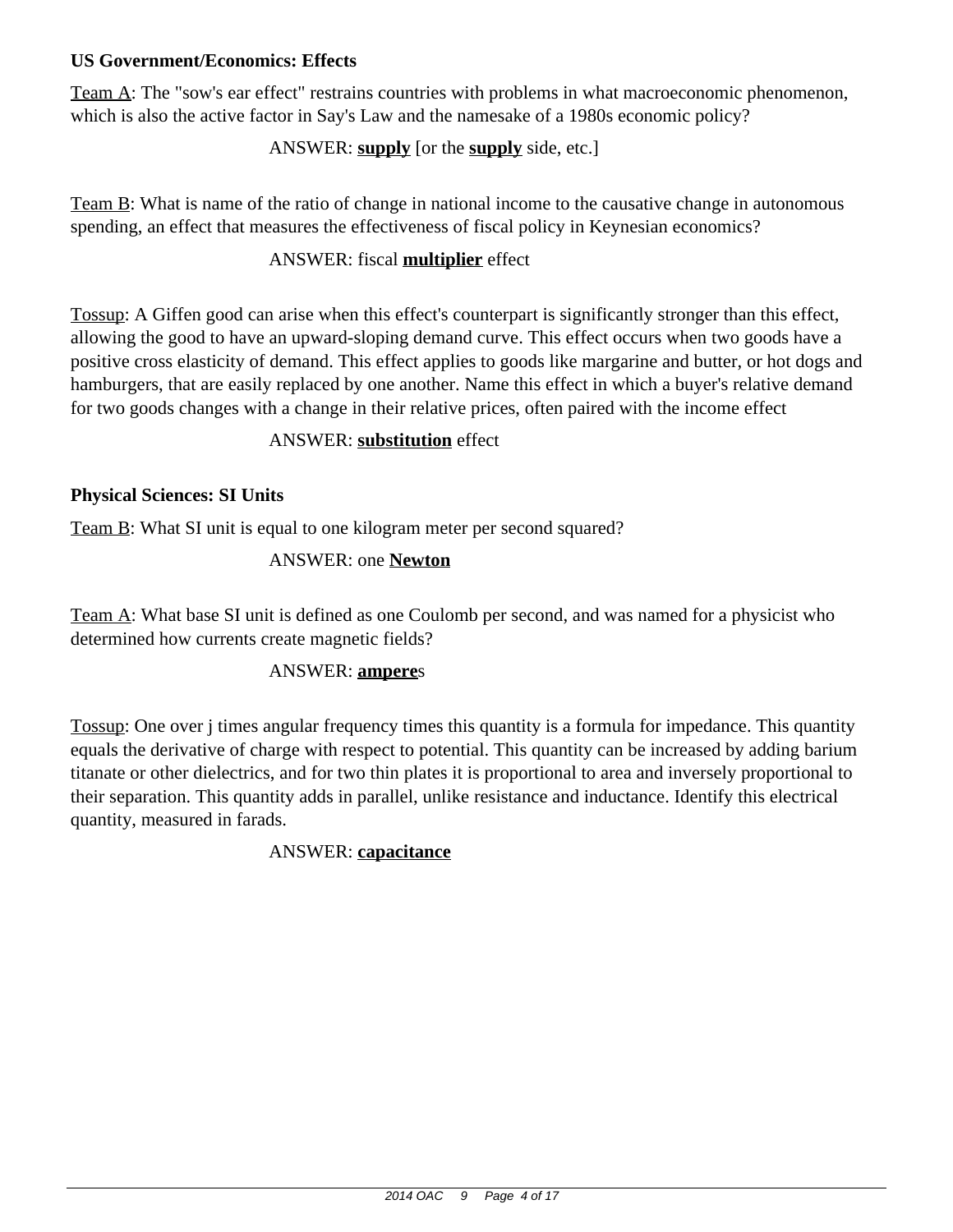## **World Geography: Disputed Territory**

Team A: What country disputed control of the Ogaden with its neighbor Ethiopia, and has consistently topped the Failed States Index?

## ANSWER: Federal Republic of **Somalia** [or Jamhuuriyadda Federaalkaa **Soomaaliya**]

Team B: What country was invaded by Turkey in 1974, leading to the creation of a buffer zone on it called the Green Line?

> ANSWER: Republic of **Cyprus** [or **Kypros**; or **Kypriaki Dimokratia**; or **Kibris** Cumhuriyeti]

Tossup: This country's southeastern Chirac Pastures are claimed by the left-wing opposition party in a neighboring country. This country claims control over Leila Island as well as Melilla (meh-LEE-yah) and Ceuta (say-OO-tah), which are currently under the de facto control of Spain. This country's southern half has long been run by the breakaway Polisario (poh-lee-SAH-ree-oh) Front under the name Western Sahara. Name this country, the home of Tangiers and Casablanca.

ANSWER: Kingdom of **Morocco** [or Al Mamlakah al **Maghrib**iyah]

### **American History: Letter Writers**

Team B: Name the person who wrote "it is wrong to use immoral means to attain moral ends" in the "Letter from Birmingham Jail."

ANSWER: Martin Luther **King**, Jr. [or **MLK**J]

Team A: Name the First Lady who wrote a letter to her husband asking him to "remember the ladies."

ANSWER: **A**bigail **Adams** [or Abigail **Smith**; prompt on **Adams**]

Tossup: This man wrote a four-thousand word love letter to the English artist Maria Cosway. He invented a revolving book stand that could hold five books at once, and, after the burning of Washington, he offered to sell his over six thousand books to the Library of Congress. At a private 1790 dinner, this man agreed to his rival's plan of federal assumption of war debts. This politician was accused of fathering children by his slave, Sally Hemings, who lived at his plantation, Monticello. Name this author of the Declaration of Independence.

ANSWER: Thomas **Jefferson**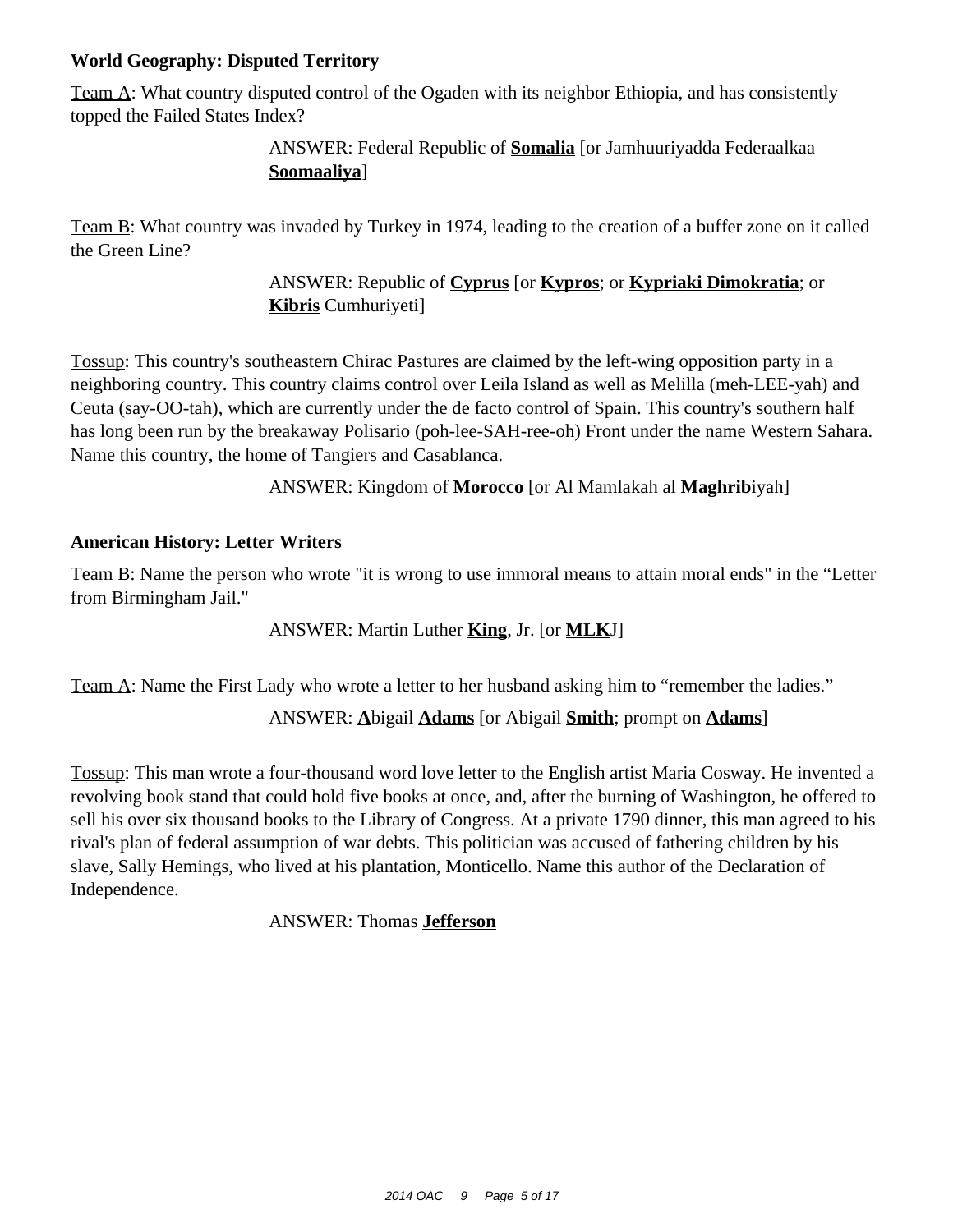1. What curve, a hypothetical Greek-named path which moves a particle in the least time, was found to be identical to an inverted cycloid in the eighteenth century?

2. What early promoter of the scientific method wrote about the four Idols in the *Novum Organum?*

3. What president helped write the Ostend Manifesto when minister to England?

4. What actor starred as Sam Spade in *The Maltese Falcon* and as Rick in *Casablanca?*

5. What country lost its coast after being defeated by Chile in the War of the Pacific?

6. On what saints feast day were thousands of Hugenots killed during the French Wars of Religion?

7. Who invented the telephone?

8. What are viruses that infect bacteria called?

9. What circus owner displayed the dwarf Tom Thumb and allegedly said "There's a sucker born every minute?"

10. What is the nickname for English policemen that comes from the name of prime minister Robert Peel?

11. What longtime advisor to Democratic Presidents on financial matters chaired both the War Industries Board in World War I and the War Production Board in World War II?

12. On what Filipino peninsula were American prisoners-of-war forced on a death march to Camp O'Donnell during World War II?

- 14. At what temperature does the vapor pressure of a liquid equal the pressure of the surrounding system?
- 15. What French prison's storming is celebrated every year on July 14?
- 16. What German state's largest city is Munich?
- 17. What jurist nominated for the Supreme Court by Ronald Reagan was not confirmed by the Senate?
- 18. What type of wetland contains peat?
- 19. What Republican lost to Grover Cleveland in 1884 and was attacked as "the continental liar from the state of Maine?"
- 20. What sport does Roy Hobbs play in *The Natural?*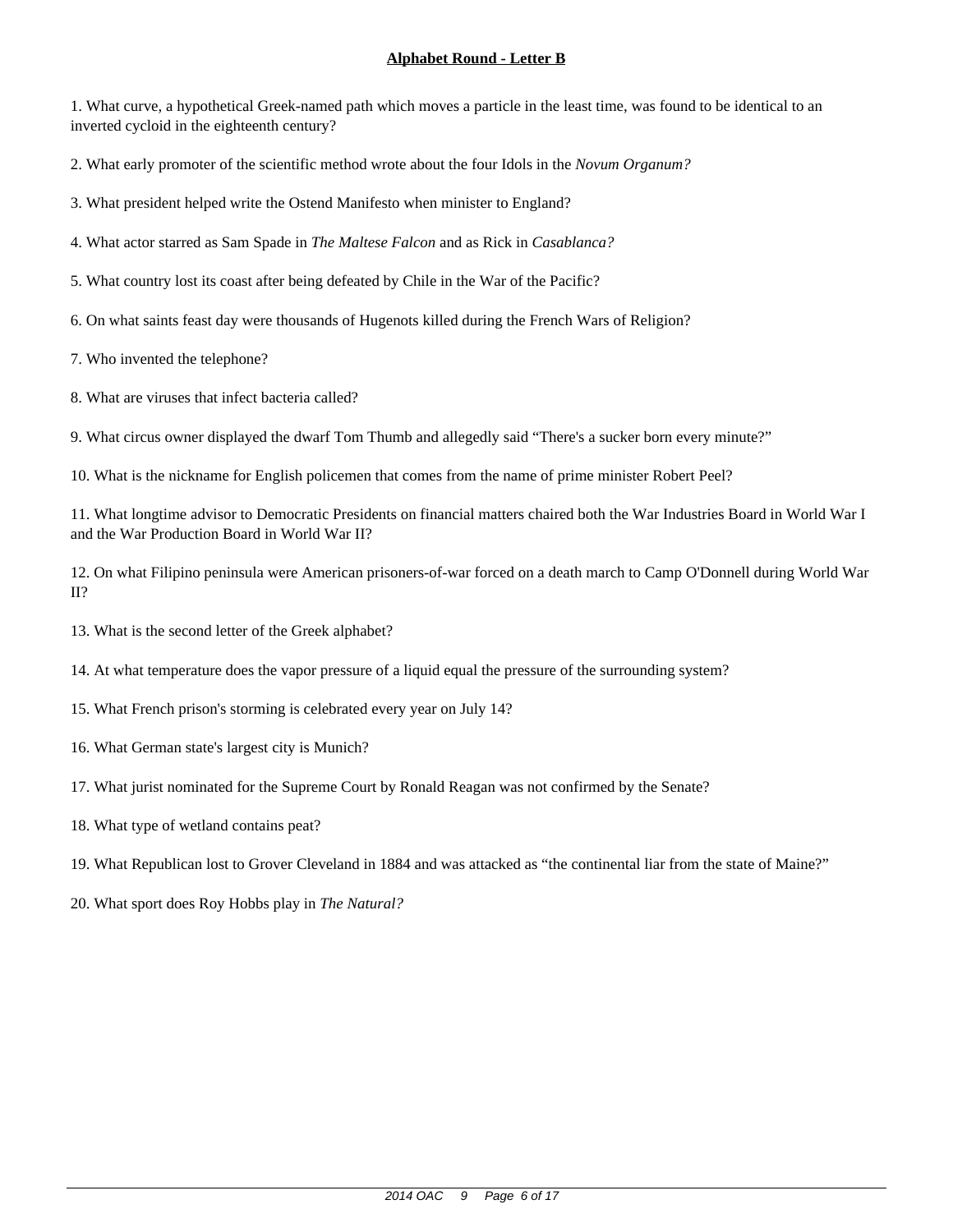- 1. **brachistochrone** curve
- 2. Francis **Bacon**
- 3. James **Buchanan**
- 4. Humphrey **Bogart**
- 5. **Bolivia**
- 6. Saint **Bartholomew** [or Saint-**Barthélemy**]
- 7. Alexander Graham **Bell**
- 8. **bacteriophage**s
- 9. Phineas Taylor **Barnum**
- 10. **Bobby** [or **Bobbies**]
- 11. Bernard **Baruch**
- 12. **Bataan** Peninsula
- 13. **beta**
- 14. **boiling** point
- 15. the **Bastille**
- 16. **Bavaria** [or **Bayern**]
- 17. Robert **Bork**
- 18. **bog**
- 19. James Gillespie **Blaine**
- 20. **baseball**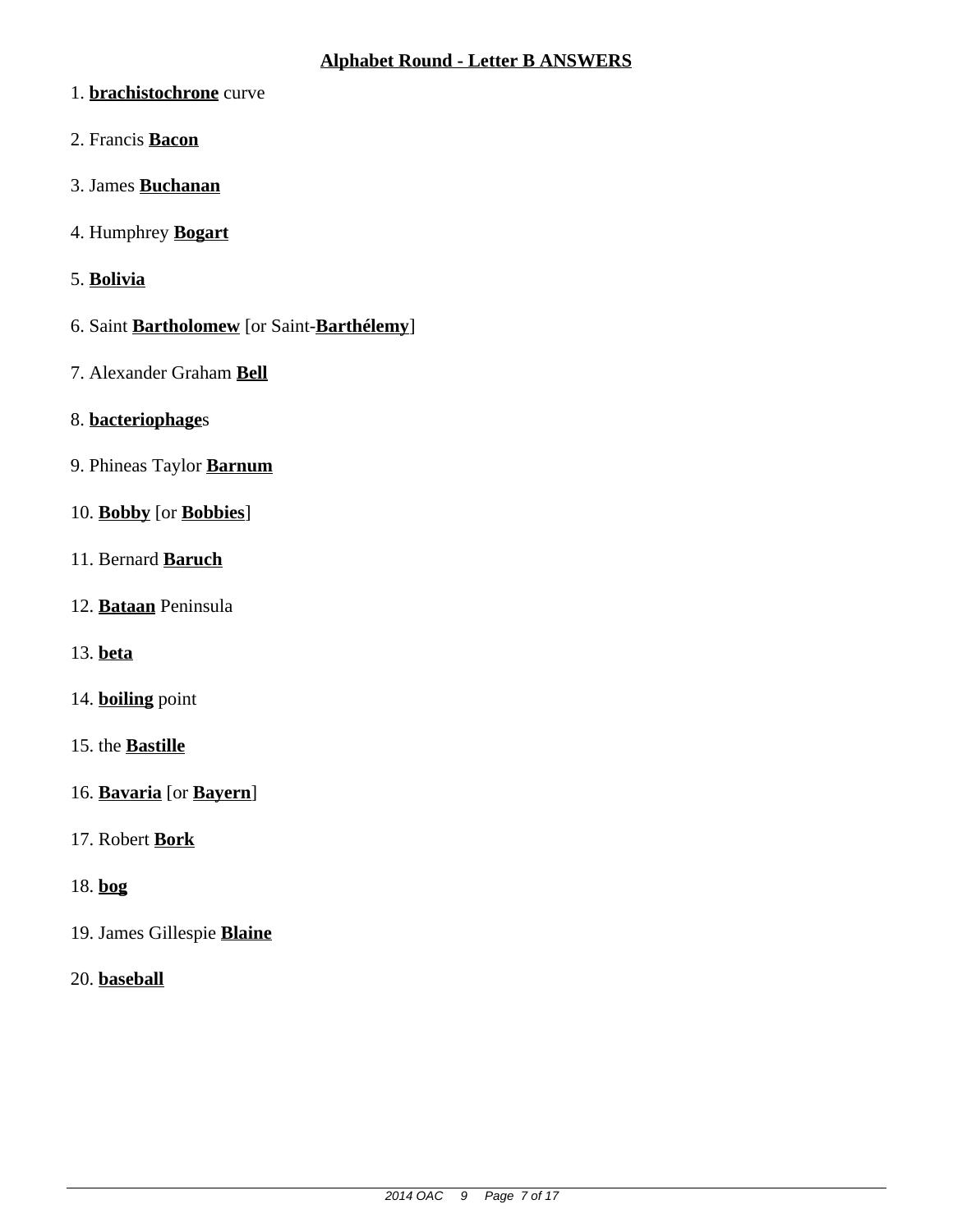# **FINAL ROUND**

1. The first and last coefficients of an integer polynomial can be used to guess solutions to the polynomial with this property. Dividing one polynomial by another gives a function described by this adjective. The Greeks proved that the square root of two did not have this property. It is possessed by any number with a terminating decimal expansion, and any integer, but not any real number. Identify this type of number which can be expressed as a fraction of two integers.

ANSWER: **rational** [or **rational** number; or **rational** function]

2. This painting was originally dismissed as a "hodgepodge of body parts that any four-year-old could have painted." On the bottom of this painting, a dying man holds in his right hand a flower and a broken sword, below a woman who pokes her head out a window and holds out a lamp. This painting originally shown at the Paris Exposition in 1937 depicts a bird, a bull, and a screaming horse. Name this painting inspired by the German bombing of a town during the Spanish Civil War, painted by Pablo Picasso. ANSWER: *Guernica*

3. The second verse of one of this man's songs states that "Mermaids are chanting the wild lorelei." In another of his songs a man admonishes a woman, "...don't you cry for me/For I come from Alabama with a banjo on my knee." This man wrote many songs for the Christy's Minstrels, including one traditionally sung before an annual event at Churchill Downs. Another of his songs includes the refrain, "Doo dah, doo dah." Name this American songwriter of "My Old Kentucky Home," "Camptown Races," and "Oh! Susanna."

ANSWER: Stephen **Foster**

4. The reaction of these substances to stressful forces is called tenacity. Adding a drop of hydrochloric acid and seeing whether these substances fizz can be used to test whether they contain carbonate. The color these substances display in a powdered form is called streak. Their crystal lattice determines their properties of parting, fracture, and cleavage. The vast majority of Earth's crust is made up of the silicate type of these substances. Name these constituents of rocks.

ANSWER: **mineral**s [prompt on **crystal**s until "crystal lattice" is read]

066-14-103-09104

5. The tat protein in HIV patients greatly increases the rate of this process, which is also enhanced in the presence of acetyl transferases. Although not methylation, this process is initiated from CpG islands in some eukaryotes. This process does not occur from Barr bodies because they have been highly methylated. The product of this process is capped with methyl-guanosine and gets a poly-A tail. Retroviruses can do this process in reverse. This process is initiated at a promoter and is mostly catalyzed by RNA polymerase. Name this process of making messenger RNAs from DNA. ANSWER: **transcription** [do not accept "translation"]

190-14-103-09105

6. One of this man's novels describes a group of counterrevolutionaries known as the Black Hundreds who work for the title totalitarian government. That novel is supposedly based on a manuscript written by Avis Everhard and is *The Iron Heel*. This man also wrote a novel in which the main character was originally cared for by Judge Miller, develops a rivalry with Spitz, and supposedly visits the grave of John Thornton according to Yeehat legend. Name this author who wrote about Buck in *The Call of the Wild*. ANSWER: Jack **London**

030-14-103-09106

030-14-103-09103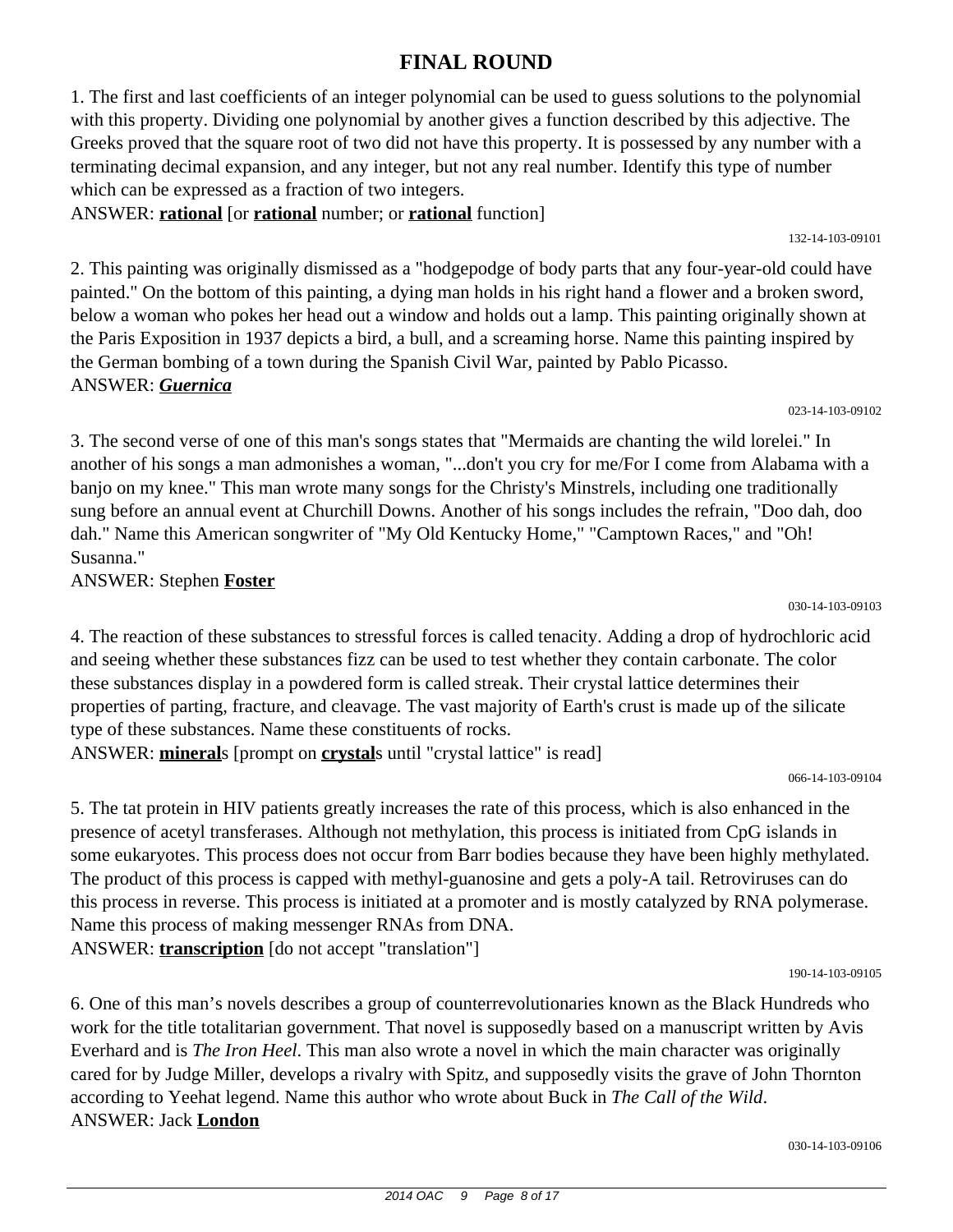7. A smaller-scale version of this event occurred in 541-542 AD during Justinian's reign. The peak of this event coincided with the peak of the flagellant movement. Popular explanations for this event included the miasma theory and the poisoning of wells by Jews. This event began after a siege of Caffa in Crimea and its victims' bodies were often piled onto death carts. Name this pandemic that killed between 30-60% of Europe's population in the 14th century.

ANSWER: **Black Death** [or **bubonic plague**; or **black plague**]

8. One poem by this man describes, "All nations striving strong to make/Red war yet redder." Another poem by this man is subtitled "Lines on the loss of the 'Titanic.'" In addition to "Channel Firing" and "Convergence of the Twain," this man wrote a novel in which Michael Henchard drunkenly sells his wife and child to a sailor. In another of his novels, a stonecutter falls in love with Sue Bridehead. Name this British author of *The Mayor of Casterbridge* and *Jude the Obscure*. ANSWER: Thomas **Hardy**

030-14-103-09108

020-14-103-09107

9. The work function of a metal can be found by taking Planck's constant times frequency for the absorbed photon and subtracting this quantity for the emitted electron. The equipartition theorem sets it equal to three-halves times Boltzmann's constant times temperature. Its rotational component is proportional to the angular velocity squared. It is conserved in elastic, but not inelastic, collisions. Its change is equal to the work done on the system. Name this quantity equal to half of mass times velocity squared, the energy of motion.

ANSWER: **kinetic** energy [or **KE**; or **E sub k**]

10. This thinker posited that material, formal, efficient, and final causes were present in all things. He claimed that the only non-material form was the "Prime Mover." This man suggested that "eudaemonia" could be found by pursuing moderation in a manual named after his son, the *Nichomachean Ethics.* Name this tutor of Alexander the Great and most influential philosopher of Classical Greece, who wrote the *Politics* and *Poetics.*

ANSWER: **Aristotle**

11. This region was the subject of a Marjory Stoneman Douglas book which referred to it as the "river of grass," and it contains the almost entirely uninhabited Ten Thousand Islands. The Tamiami Trail, eventually known as "Calle (KAI-yay) Ocho," runs through it. Over twelve hundred invasive Burmese pythons have been removed from this region since 2009. Napoleon Bonaparte Broward proposed draining it. This region is fed by the Kissimmee River, which empties directly into Lake Okeechobee. Name this large tropical wetlands region in southern Florida. ANSWER: **Everglades**

052-14-103-09111

12. This language is most closely related to Khanty and Mansi, which are spoken along the Ob river in Russia. It uses many Turkish words relating to horse riding. Its two difficult palatal stop consonants are written "t-y" and "g-y." This language has over two dozen noun cases, and it follows vowel harmony. Like Finnish and Estonian, this European language is part of the Finno-Ugric (OO-grik) family. Name this most-spoken non-Indo-European language of Europe, often heard in Budapest. ANSWER: **Hungarian** [or **Magyar**]

021-14-103-09112

#### 190-14-103-09109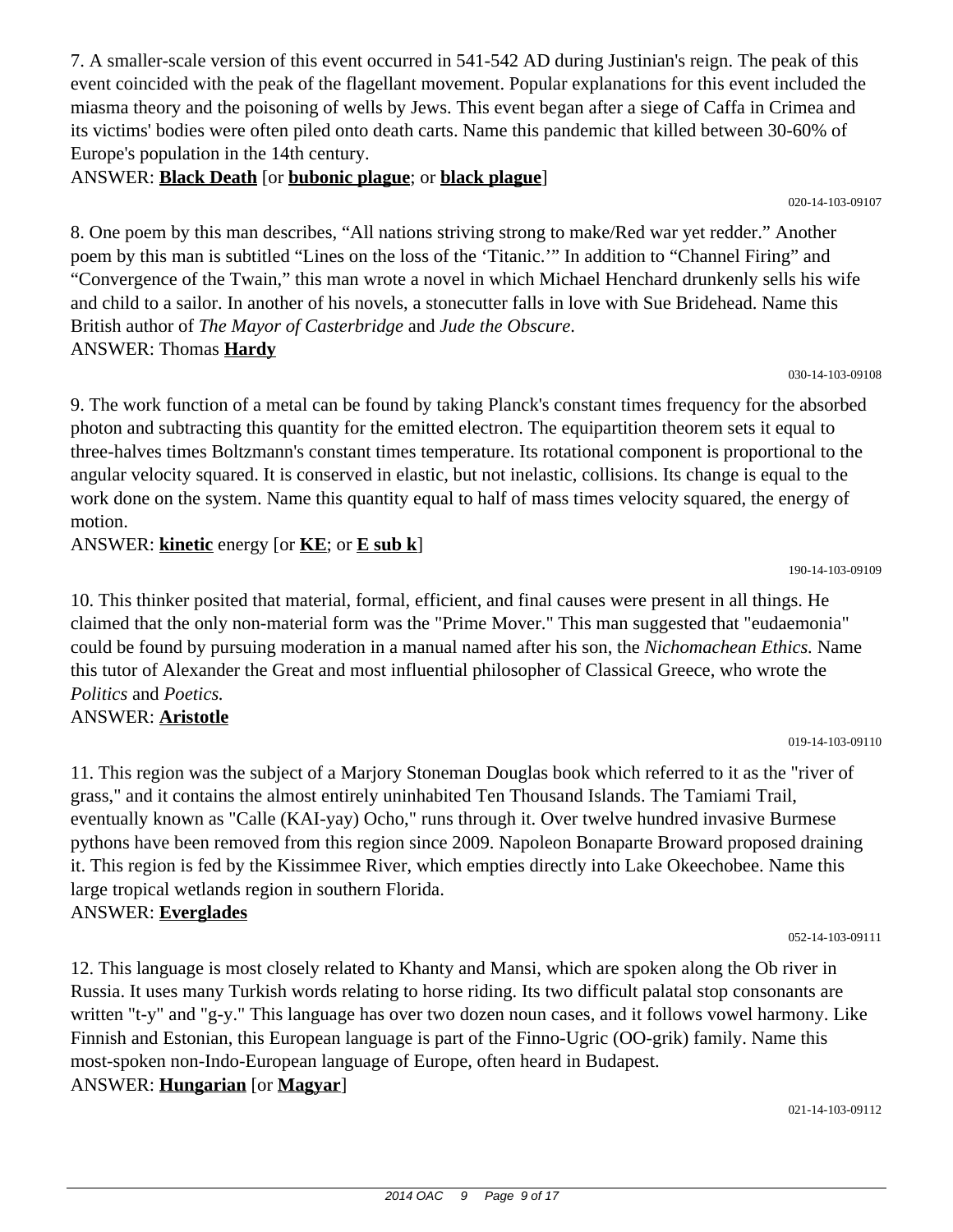13. Early rulers of this empire were called "labarna" after its apocryphal founder, and it reached its apex under the reigns of Suppiluliumas I and Mursilis II. Bogazkoy served as the capital of this empire, that fought Ramses II at Kadesh, and its power began to wane with attacks from the Assyrians and the Sea Peoples. Name this fourteenth century BCE empire in Turkey that crafted iron artifacts. ANSWER: **Hittite** empire

144-14-103-09113

020-14-103-09114

023-14-103-09115

023-14-103-09116

14. In patients with this disease, levels of hemoglobin A1C are often monitored. A sizable proportion of patients with this disease develop ulcers in their feet, and other complications include retinopathy and nephropathy. An autoimmune attack causes unpredictable bouts of hypo- and hyper-glycemia in one form of this disease, which results in the destruction of the beta cells in the islets of Langerhans, stopping the production of insulin. Name this disease whose type I and type II forms both involve an elevated level of blood sugar.

ANSWER: **diabetes** mellitus

15. In a novel by this author, Captain Winterbottom stops a fight involving a village led by Ezeulu. This author complained about the "dehumanization of Africa and Africans" by a "bloody racist" in his essay "An Image of Africa" about the book *Heart of Darkness*. A character created by this author beats his wife during the Week of Peace and lives in Umuofia. Name this Nigerian author who wrote *Arrow of God* and a novel about Okonkwo called *Things Fall Apart*. ANSWER: Albert Chinualumogu **Achebe**

16. This composer hated the recording industry and coined the term "canned music" to describe recorded pieces. He wrote a piece for the awards ceremony of an essay contest being run by the *Washington Post.* While serving as the leader of "The President's Own," this composer wrote the song "Semper Fidelis," which was made the official song of the Marine Corps. Name this American "March King" who composed "The Stars and Stripes Forever" and is the namesake of a tuba-like brass instrument. ANSWER: John Philip **Sousa**

17. As a wind god, he was shown with a mask with two tubes, and he was sometimes identified as the planet Venus. He had a dog-headed companion named Xolotl (shuh-LOT-ul) who descended into Mictlan to gather the bones of the dead. He was the god of the morning and evening star. One of this god's personalites was known as Ehecatl (eh-heh-COT-ul). This god's rival was Tezcatlipoca (tez-CAT-lee-POE-kuh), and he was exiled on a raft made of snakes. Name this feathered serpent god of Aztec mythology.

## ANSWER: **Quetzalcoatl**

18. The Melian Dialogue takes place between representatives of Melos and this city hoping to conquer Melos. It was connected by the long walls to the port of Piraeus. Tribute given to this city allowed it to build up a powerful navy. It was the most powerful member of the Delian League, which fought against a league of city-states allied with Sparta in the Peloponnesian War. Name this city whose Acropolis contains the Parthenon.

## ANSWER: **Athens**

121-14-103-09118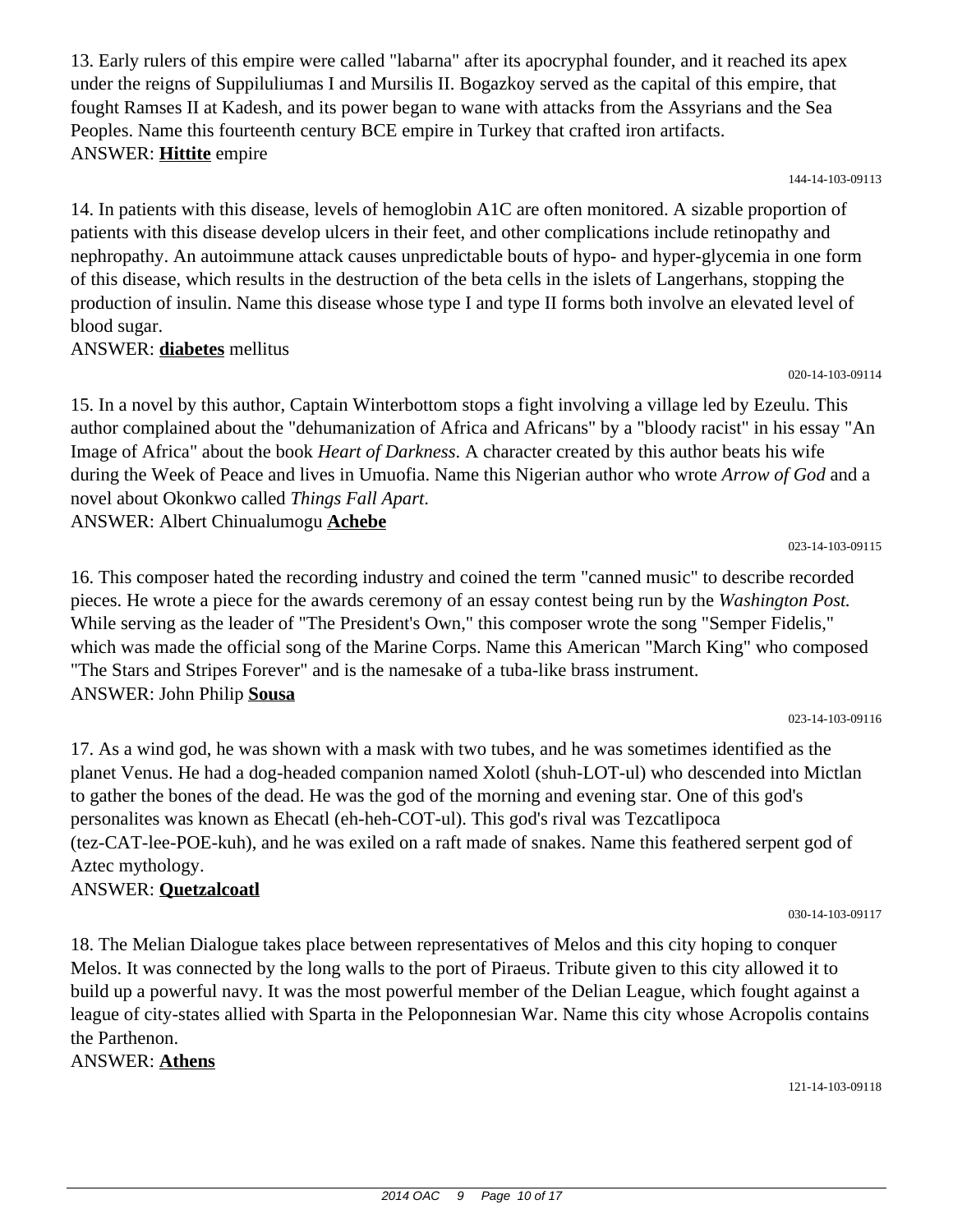19. During John Adams's lame duck period, this man served as Secretary of State after Timothy Pickering was fired. This man, Elbridge Gerry, and Charles Pinckney made up the delegation to France during the XYZ Affair. He wrote, "The power to tax involves the power to destroy" in his highest office, in which he followed Oliver Ellsworth. In that role, he also opined that the Judiciary Act of 1789 was unconstitutional, laying the groundwork for judicial review. Name this Supreme Court Chief Justice who presided over *Marbury v. Madison.*

#### ANSWER: John **Marshall**

190-14-103-09119

20. In one story by this author, the title character is tricked into thinking his garments are invisible until a boy notes that he is wearing nothing. In another story by this author of "The Emperor's New Clothes," a girl sees a vision of her grandmother as she ascends into heaven. This author wrote a story in which a prince is saved from a shipwreck by a creature that tries to obtain a human soul. Name this author of fairy tales, such as "The Little Match Girl" and "The Little Mermaid." ANSWER: Hans Christian **Andersen**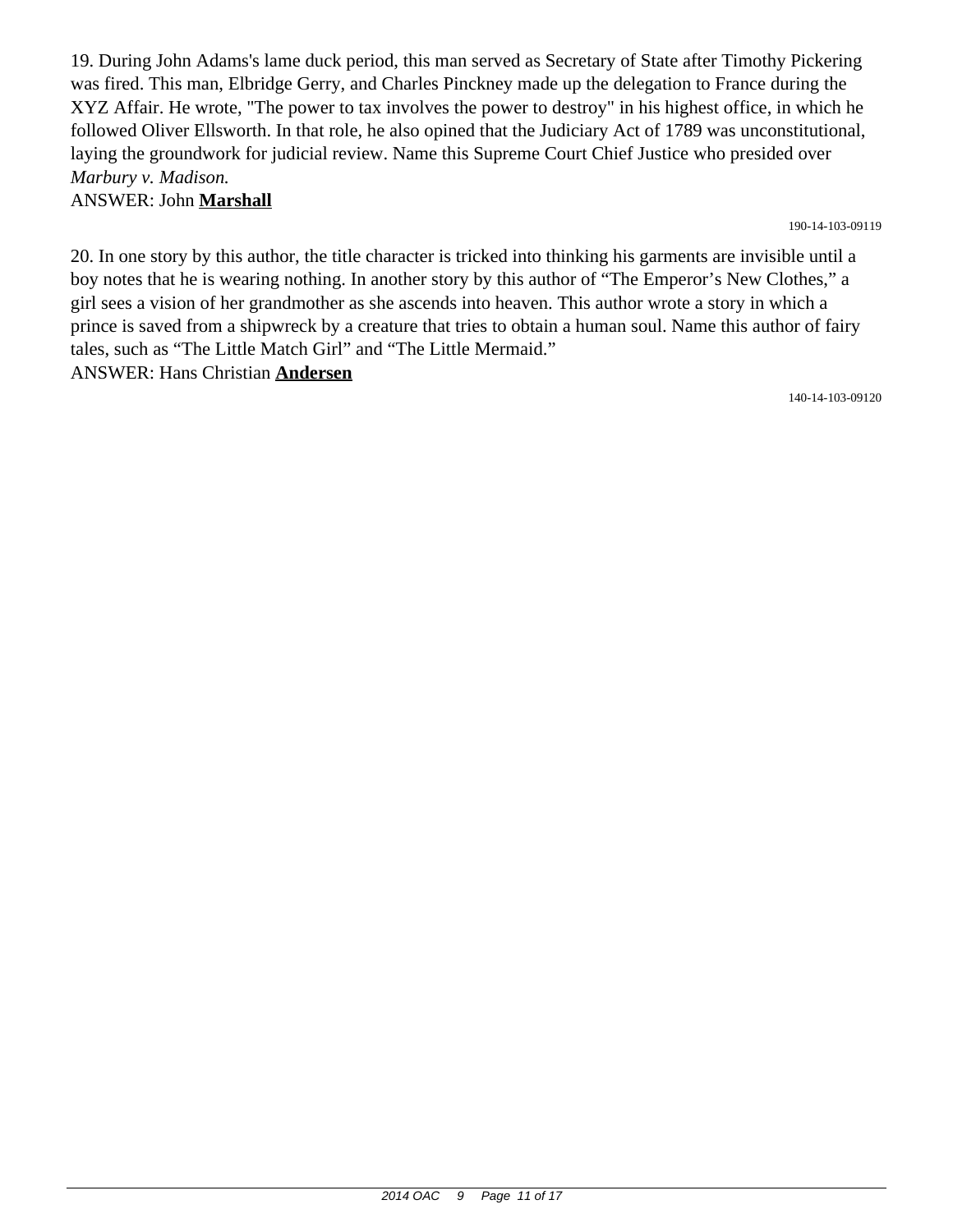1. What curve, a hypothetical Greek-named path which moves a particle in the least time, was found to be identical to an inverted cycloid in the eighteenth century?

2. What early promoter of the scientific method wrote about the four Idols in the *Novum Organum?*

3. What president helped write the Ostend Manifesto when minister to England?

4. What actor starred as Sam Spade in *The Maltese Falcon* and as Rick in *Casablanca?*

5. What country lost its coast after being defeated by Chile in the War of the Pacific?

6. On what saints feast day were thousands of Hugenots killed during the French Wars of Religion?

7. Who invented the telephone?

8. What are viruses that infect bacteria called?

9. What circus owner displayed the dwarf Tom Thumb and allegedly said "There's a sucker born every minute?"

10. What is the nickname for English policemen that comes from the name of prime minister Robert Peel?

11. What longtime advisor to Democratic Presidents on financial matters chaired both the War Industries Board in World War I and the War Production Board in World War II?

12. On what Filipino peninsula were American prisoners-of-war forced on a death march to Camp O'Donnell during World War II?

- 14. At what temperature does the vapor pressure of a liquid equal the pressure of the surrounding system?
- 15. What French prison's storming is celebrated every year on July 14?
- 16. What German state's largest city is Munich?
- 17. What jurist nominated for the Supreme Court by Ronald Reagan was not confirmed by the Senate?
- 18. What type of wetland contains peat?
- 19. What Republican lost to Grover Cleveland in 1884 and was attacked as "the continental liar from the state of Maine?"
- 20. What sport does Roy Hobbs play in *The Natural?*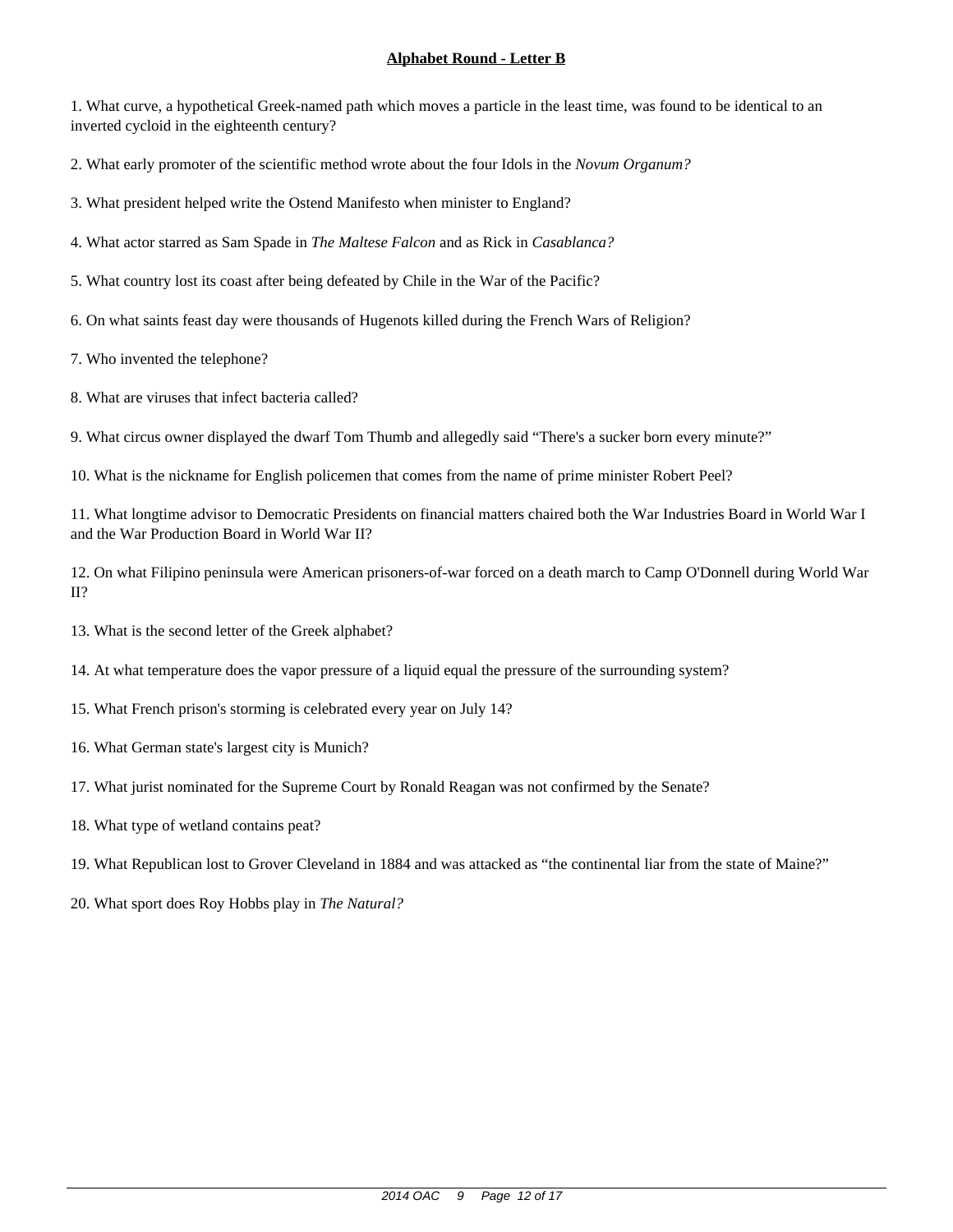1. What curve, a hypothetical Greek-named path which moves a particle in the least time, was found to be identical to an inverted cycloid in the eighteenth century?

2. What early promoter of the scientific method wrote about the four Idols in the *Novum Organum?*

3. What president helped write the Ostend Manifesto when minister to England?

4. What actor starred as Sam Spade in *The Maltese Falcon* and as Rick in *Casablanca?*

5. What country lost its coast after being defeated by Chile in the War of the Pacific?

6. On what saints feast day were thousands of Hugenots killed during the French Wars of Religion?

7. Who invented the telephone?

8. What are viruses that infect bacteria called?

9. What circus owner displayed the dwarf Tom Thumb and allegedly said "There's a sucker born every minute?"

10. What is the nickname for English policemen that comes from the name of prime minister Robert Peel?

11. What longtime advisor to Democratic Presidents on financial matters chaired both the War Industries Board in World War I and the War Production Board in World War II?

12. On what Filipino peninsula were American prisoners-of-war forced on a death march to Camp O'Donnell during World War II?

- 14. At what temperature does the vapor pressure of a liquid equal the pressure of the surrounding system?
- 15. What French prison's storming is celebrated every year on July 14?
- 16. What German state's largest city is Munich?
- 17. What jurist nominated for the Supreme Court by Ronald Reagan was not confirmed by the Senate?
- 18. What type of wetland contains peat?
- 19. What Republican lost to Grover Cleveland in 1884 and was attacked as "the continental liar from the state of Maine?"
- 20. What sport does Roy Hobbs play in *The Natural?*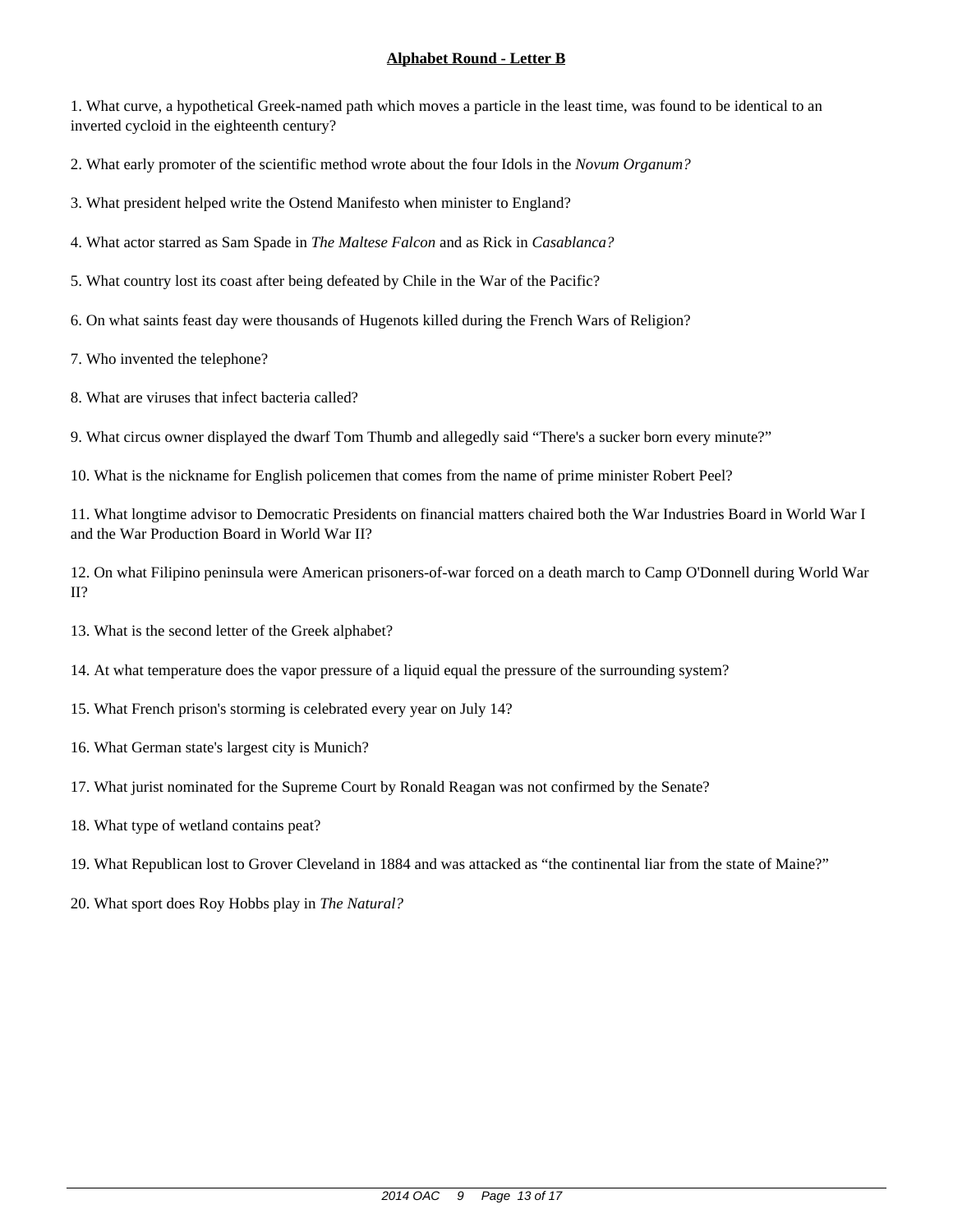1. What curve, a hypothetical Greek-named path which moves a particle in the least time, was found to be identical to an inverted cycloid in the eighteenth century?

2. What early promoter of the scientific method wrote about the four Idols in the *Novum Organum?*

3. What president helped write the Ostend Manifesto when minister to England?

4. What actor starred as Sam Spade in *The Maltese Falcon* and as Rick in *Casablanca?*

5. What country lost its coast after being defeated by Chile in the War of the Pacific?

6. On what saints feast day were thousands of Hugenots killed during the French Wars of Religion?

7. Who invented the telephone?

8. What are viruses that infect bacteria called?

9. What circus owner displayed the dwarf Tom Thumb and allegedly said "There's a sucker born every minute?"

10. What is the nickname for English policemen that comes from the name of prime minister Robert Peel?

11. What longtime advisor to Democratic Presidents on financial matters chaired both the War Industries Board in World War I and the War Production Board in World War II?

12. On what Filipino peninsula were American prisoners-of-war forced on a death march to Camp O'Donnell during World War II?

- 14. At what temperature does the vapor pressure of a liquid equal the pressure of the surrounding system?
- 15. What French prison's storming is celebrated every year on July 14?
- 16. What German state's largest city is Munich?
- 17. What jurist nominated for the Supreme Court by Ronald Reagan was not confirmed by the Senate?
- 18. What type of wetland contains peat?
- 19. What Republican lost to Grover Cleveland in 1884 and was attacked as "the continental liar from the state of Maine?"
- 20. What sport does Roy Hobbs play in *The Natural?*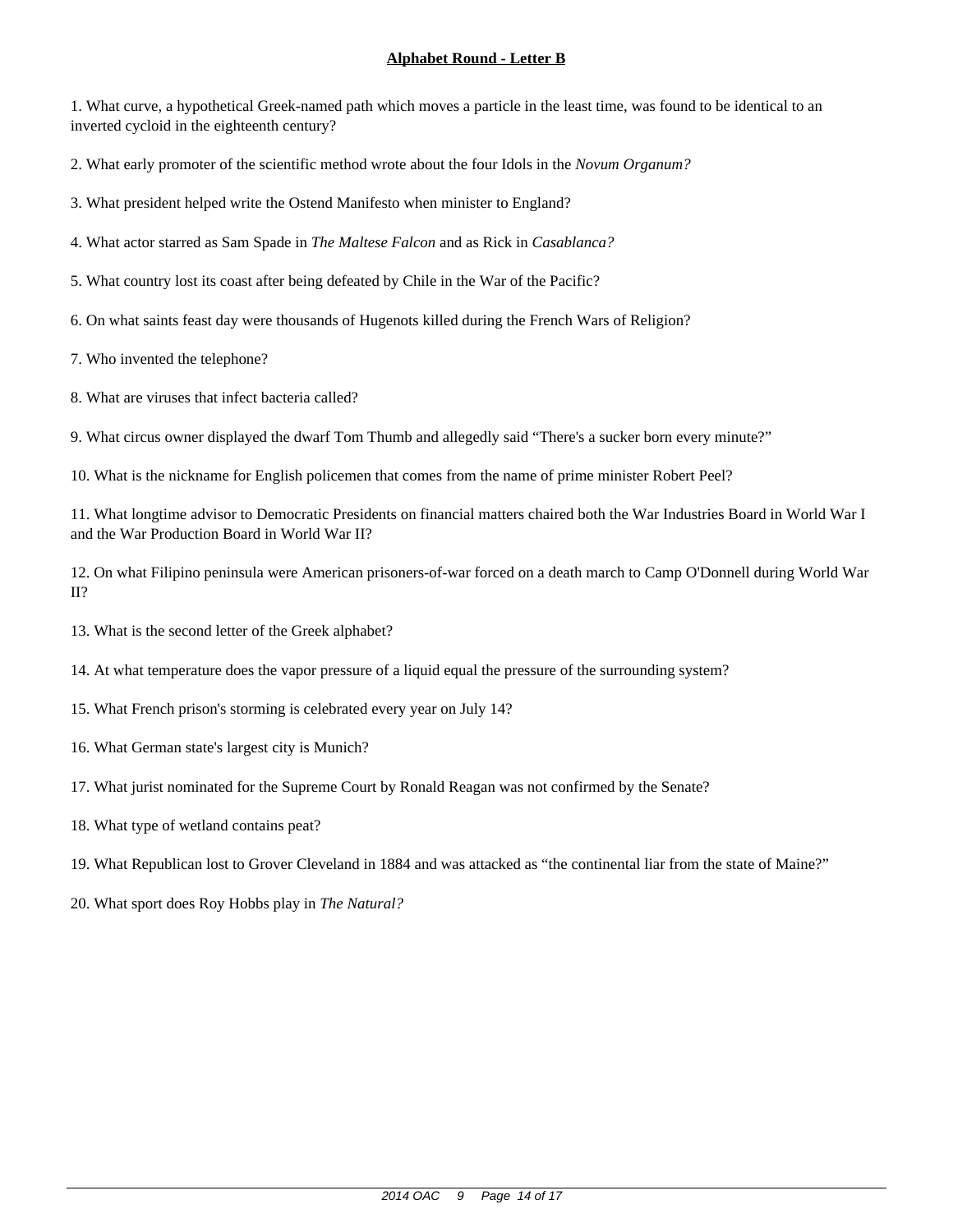1. What curve, a hypothetical Greek-named path which moves a particle in the least time, was found to be identical to an inverted cycloid in the eighteenth century?

2. What early promoter of the scientific method wrote about the four Idols in the *Novum Organum?*

3. What president helped write the Ostend Manifesto when minister to England?

4. What actor starred as Sam Spade in *The Maltese Falcon* and as Rick in *Casablanca?*

5. What country lost its coast after being defeated by Chile in the War of the Pacific?

6. On what saints feast day were thousands of Hugenots killed during the French Wars of Religion?

7. Who invented the telephone?

8. What are viruses that infect bacteria called?

9. What circus owner displayed the dwarf Tom Thumb and allegedly said "There's a sucker born every minute?"

10. What is the nickname for English policemen that comes from the name of prime minister Robert Peel?

11. What longtime advisor to Democratic Presidents on financial matters chaired both the War Industries Board in World War I and the War Production Board in World War II?

12. On what Filipino peninsula were American prisoners-of-war forced on a death march to Camp O'Donnell during World War II?

- 13. What is the second letter of the Greek alphabet?
- 14. At what temperature does the vapor pressure of a liquid equal the pressure of the surrounding system?
- 15. What French prison's storming is celebrated every year on July 14?
- 16. What German state's largest city is Munich?
- 17. What jurist nominated for the Supreme Court by Ronald Reagan was not confirmed by the Senate?
- 18. What type of wetland contains peat?
- 19. What Republican lost to Grover Cleveland in 1884 and was attacked as "the continental liar from the state of Maine?"
- 20. What sport does Roy Hobbs play in *The Natural?*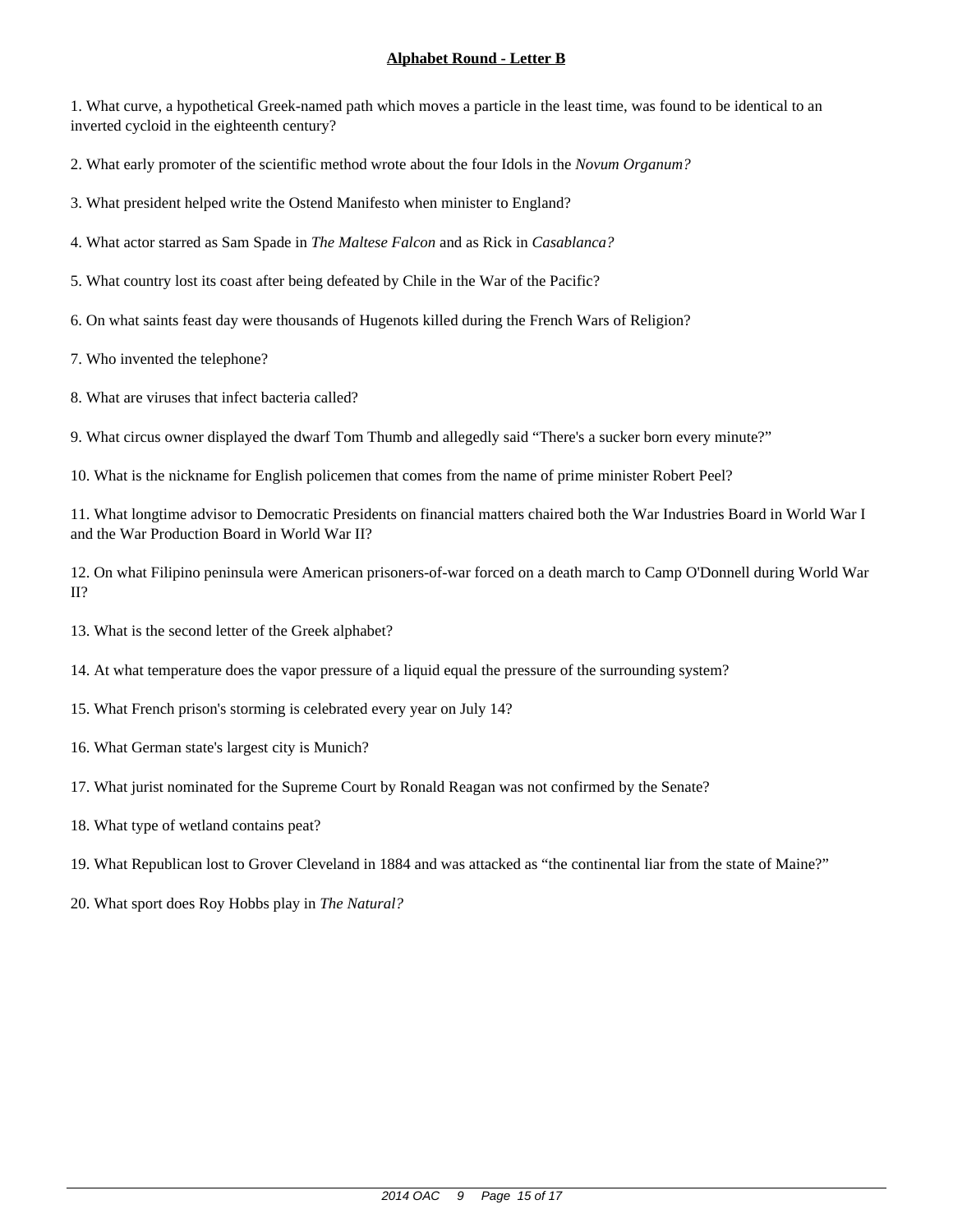-

| $1.$ $\frac{1}{2}$ $\frac{1}{2}$ $\frac{1}{2}$ $\frac{1}{2}$ $\frac{1}{2}$ $\frac{1}{2}$ $\frac{1}{2}$ $\frac{1}{2}$ $\frac{1}{2}$ $\frac{1}{2}$ $\frac{1}{2}$ $\frac{1}{2}$ $\frac{1}{2}$ $\frac{1}{2}$ $\frac{1}{2}$ $\frac{1}{2}$ $\frac{1}{2}$ $\frac{1}{2}$ $\frac{1}{2}$ $\frac{1}{2}$ $\frac{1}{2}$ $\frac{1}{$ |  |
|------------------------------------------------------------------------------------------------------------------------------------------------------------------------------------------------------------------------------------------------------------------------------------------------------------------------|--|
|                                                                                                                                                                                                                                                                                                                        |  |
| 3.                                                                                                                                                                                                                                                                                                                     |  |
| $\overline{4}$ .                                                                                                                                                                                                                                                                                                       |  |
| 5.                                                                                                                                                                                                                                                                                                                     |  |
| 6.                                                                                                                                                                                                                                                                                                                     |  |
|                                                                                                                                                                                                                                                                                                                        |  |
|                                                                                                                                                                                                                                                                                                                        |  |
| 8.                                                                                                                                                                                                                                                                                                                     |  |
| $9.$ $\overline{\phantom{1.55\,\mathrm{m}}\phantom{1.55\,\mathrm{m}}\phantom{1.55\,\mathrm{m}}\phantom{1.55\,\mathrm{m}}\phantom{1.55\,\mathrm{m}}}}$                                                                                                                                                                  |  |
|                                                                                                                                                                                                                                                                                                                        |  |
|                                                                                                                                                                                                                                                                                                                        |  |
|                                                                                                                                                                                                                                                                                                                        |  |
|                                                                                                                                                                                                                                                                                                                        |  |
|                                                                                                                                                                                                                                                                                                                        |  |
| 15.                                                                                                                                                                                                                                                                                                                    |  |
|                                                                                                                                                                                                                                                                                                                        |  |
|                                                                                                                                                                                                                                                                                                                        |  |
|                                                                                                                                                                                                                                                                                                                        |  |
|                                                                                                                                                                                                                                                                                                                        |  |
|                                                                                                                                                                                                                                                                                                                        |  |
|                                                                                                                                                                                                                                                                                                                        |  |